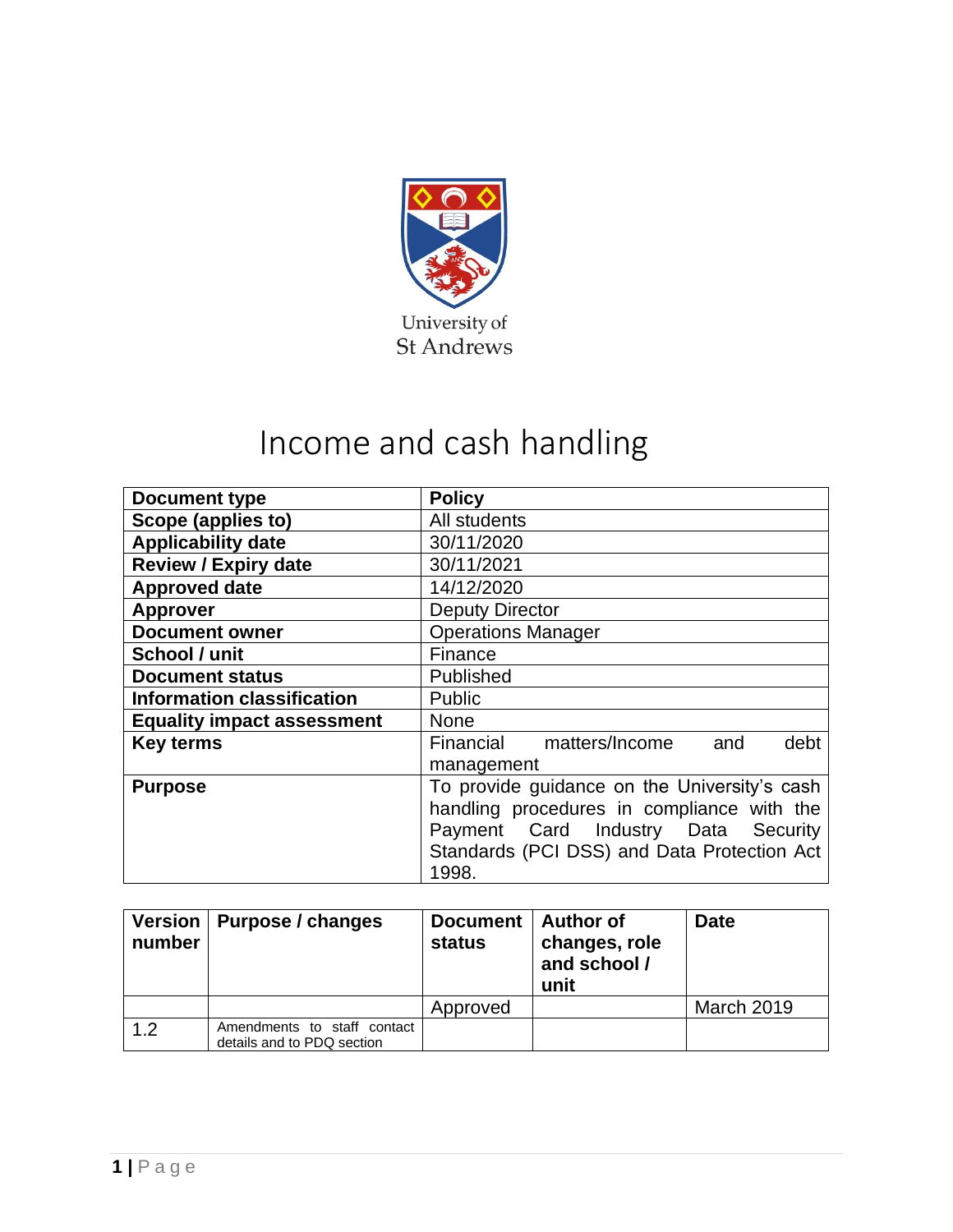# Contents

| 1. |                                                                         |  |
|----|-------------------------------------------------------------------------|--|
| 2. |                                                                         |  |
| 3. |                                                                         |  |
| 4. |                                                                         |  |
| 5. |                                                                         |  |
| 6  |                                                                         |  |
| 7  |                                                                         |  |
| 8  |                                                                         |  |
| 9  |                                                                         |  |
| 10 |                                                                         |  |
| 11 |                                                                         |  |
| 12 |                                                                         |  |
| 13 |                                                                         |  |
| 14 |                                                                         |  |
|    | Appendix A - End of Business Banking and Reconciliation Spreadsheet  14 |  |
|    |                                                                         |  |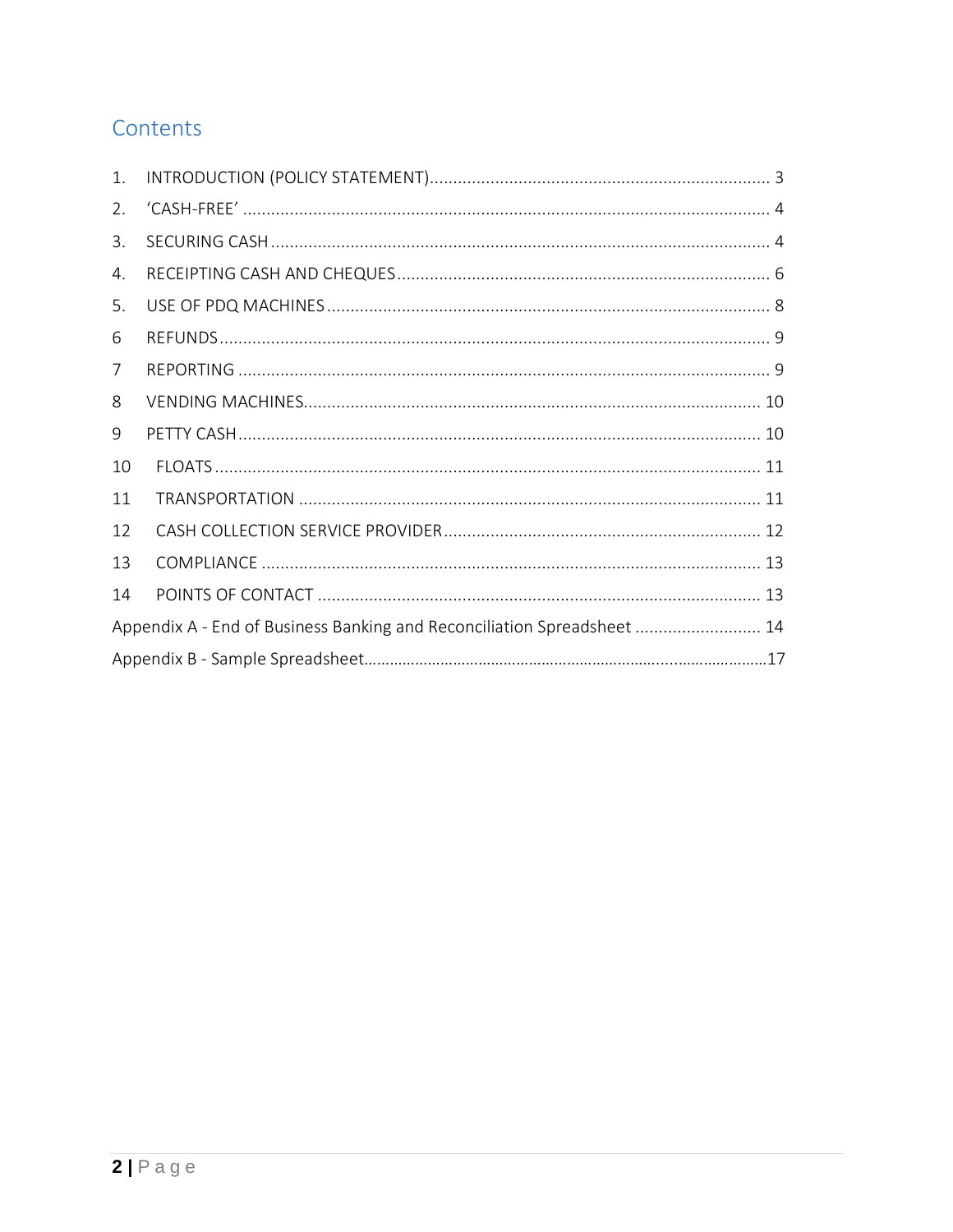# 1. Introduction (policy statement)

This policy provides additional guidance on the University's Cash Handling Procedures which are outlined in the Court Standing Financial Instruction 6. It is also in compliance with the Payment Card Industry Data Security Standards (PCI DSS) and Data Protection Act 1998 and has been created in consultation with the University's Security and Insurance advisors.

This policy is called 'Income and Cash Handling Policy" and applies to all Schools, Units, Residences, Cafes, Bars, Theatres, Shops, etc.

Each area must have their own Internal Income and Cash Handling Procedures specific to their own location covering key processes in cash management such as till operation, performing reconciliations and banking of income. This internal policy must adhere to the overall Income and Cash Handling Policy and must be signed off by the Finance Operations Manager.

The University deals with significant volumes of cash and to protect both staff and the University it is important that proper security arrangements exist and that cash handling procedures are complied with. Cash transactions should only be dealt with by staff who have been authorised to undertake such responsibilities. Adherence to this procedure will make a significant contribution to reduction of risk exposure.

The policy provides guidance on:

- Alternative payment methods to reduce the number and value of cash transactions.
- The standardisation of the processing of payment transactions, cash and subsequent reporting of financial information.
- The security of the processing of payment transactions and related data.
- The personal safety of staff who process payment transactions and handle cash.
- Points of Contact for related cash handling issues.

This policy is mandatory to all staff. Failure to comply with this procedure may result in disciplinary action. All Heads/Directors are responsible for ensuring that their staff read the policies and that they are adhered to. If you suspect any financial irregularities of fraud or theft concerning cash then you should notify your line manager immediately or relevant person.

When any new cash handling or income facility is being considered then you must consult with the Security Officer for the University as well as the Finance Operations Manager.

Any area that requires coin for tills/floats should check with other cash locations in their building, close vicinity or the Finance Office, at the ASC prior to going to the local bank. This will avoid unnecessary bank charges, use of staff time and also minimise risk.

Spot checks must be performed by senior site staff on a quarterly basis. Finance Operations Team will also perform periodic reviews of cash locations, to ensure they are complying with the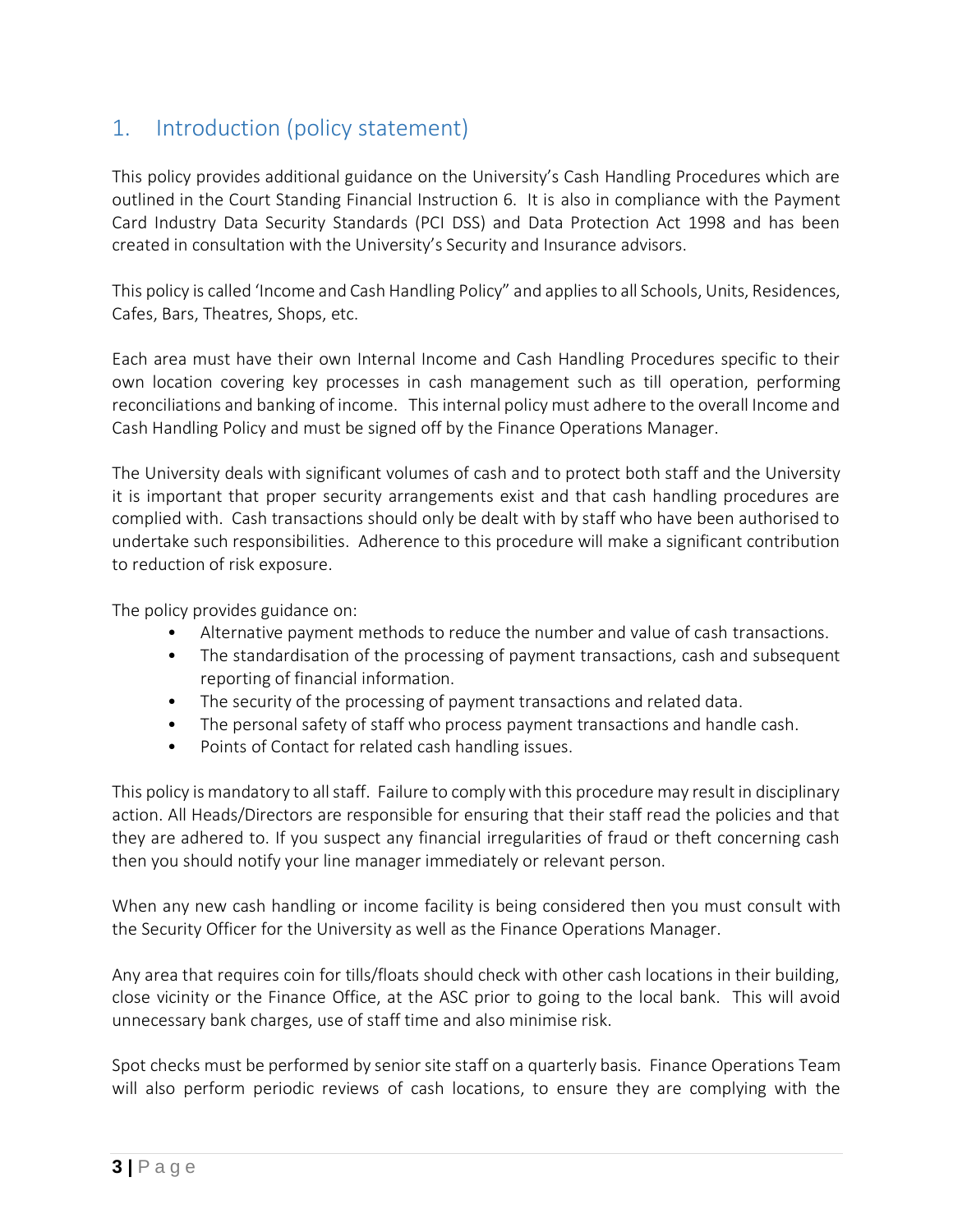University's policies on cash management. Spot checks should be carried out at busy times and when there is a change in staff.

# 2. 'Cash-free'

- 2.1. All areas should investigate the possibility of removing the need for cash handling and look at alternative methods of collecting income.
- 2.2. Online Payment Services are currently used to generate revenue for many items which are sold by the University e.g. conference registration fees, field trips, course readers, concert tickets, replacement ID cards. transcripts, etc.
- 2.3. Where income is to be collected regularly, the use of PDQ machines should be considered.

# 3. Securing cash

Staff handling cash should not be exposed to unnecessary risk. If you are in any doubt, please contact Finance for guidance (see 15.1/15.3).

#### 3.1. Cash boxes

- 3.1.1. All Cash boxes used must have a lock and key and these are insured to hold a maximum of £250 in cash. The locked cash box should be kept in a secure area. Failure to comply with the security measures will invalidate any insurance claim.
- 3.1.2. If the cash total exceeds £250 at any time the money must be banked immediately.

## 3.2. Till systems

- 3.2.1. All cafes, bars and shops who are trading with staff, students and externals must have a fidelity till installed. Similarly, any event or function should also use a fidelity till to record transactions and sales.
- 3.2.2. If your Unit requires a till, the following factors must be considered to ensure that the model purchased is appropriate and sufficient for your needs:
	- How many separate users are required?
	- Is individual log-in required?
	- How many departments/ itemised categories are required?
	- The till should have two rolls for receipt and audit facilities.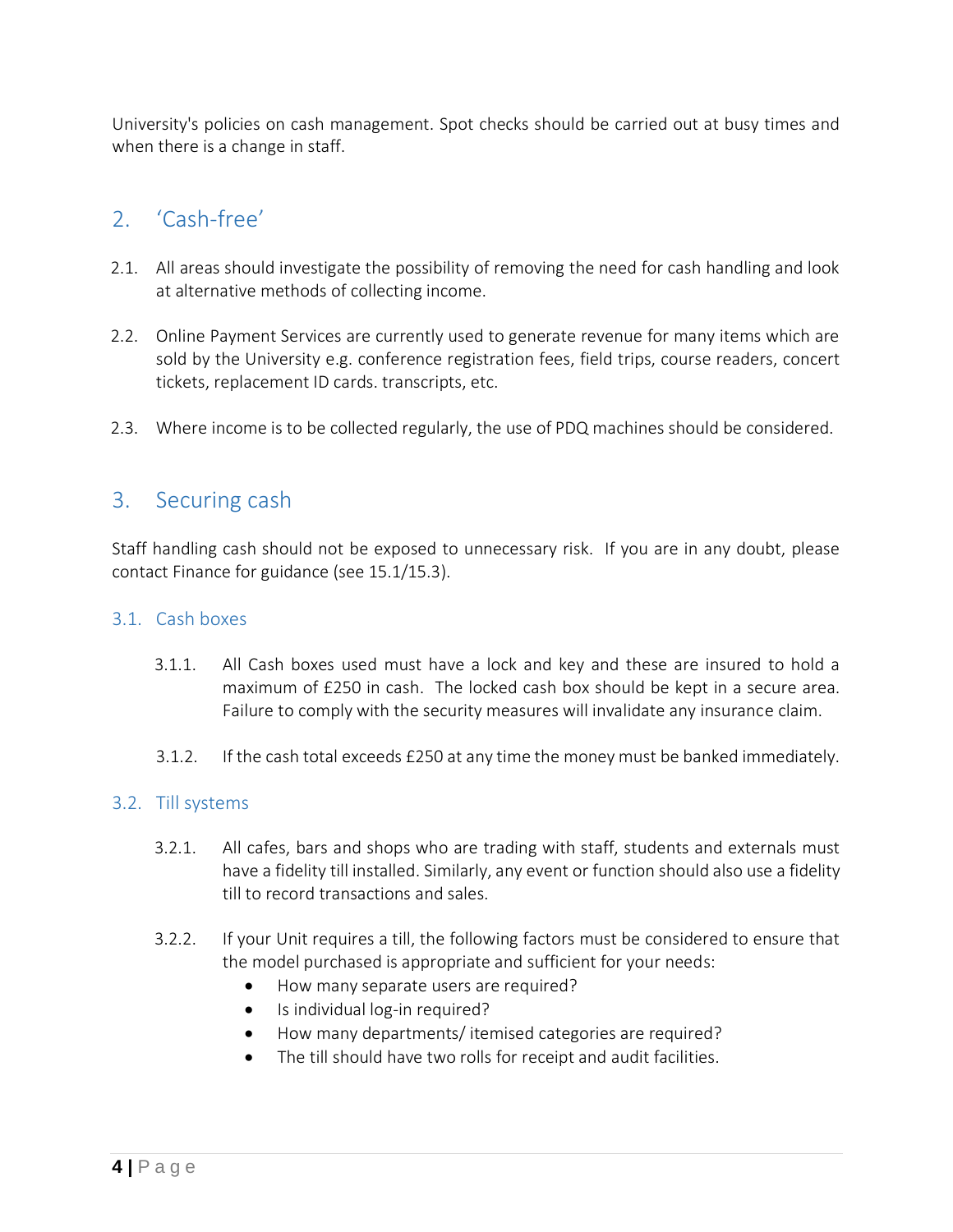- 3.2.3. Each till operator must log in/log out of their session in order for each transaction to be identifiable for reconciliation and audit purposes.
- 3.2.4. It is recommended that Units conduct regular float and spot checks. Throughout the course of the day (e.g. shift change), two members of staff should run a till/x report, count the cash in the till (including the float) and ensure there are no discrepancies.
- 3.2.5. It is the responsibility of the manager/supervisor to ensure that any member of staff using a till system receives appropriate training.
- 3.2.6. All till floats should be set at a sensible level and comprised of an appropriate range of denominations. The amount your float level is set at must be documented in your Internal Income and Cash Handling Procedures.

## 3.3. End of day / shift

- 3.3.1. Cash must be counted discreetly in a secure area away from public view.
- 3.3.2. Two members of staff must be present when cashing up.

## 3.4. When to have a safe

If your weekly cash transactions exceed £250 in the normal course of business, then you must purchase a safe. Prior to purchasing a safe please contact Finance Operations Manager for further information and advice.

#### 3.5. Access to safe

- 3.5.1. Heads of Schools/Units should determine which members of staff should have access to their safe. All members of staff should know the list of authorised personnel.
- 3.5.2. The safe key/s must be kept in a location separate to the safe, secured, with limited access and not in public view. The keys should not be marked in any way to identify the safe that they open. If keys are lost this should be reported to the head of School/Unit immediately so that alternative arrangements can be made for the security of cash. No single member of staff should have sole access to a safe.
- 3.5.3. Only authorised personnel should know the location of the safe key/s. Where there are high volumes of keys, you should consider Traka cabinets which provide a full audit of key activity.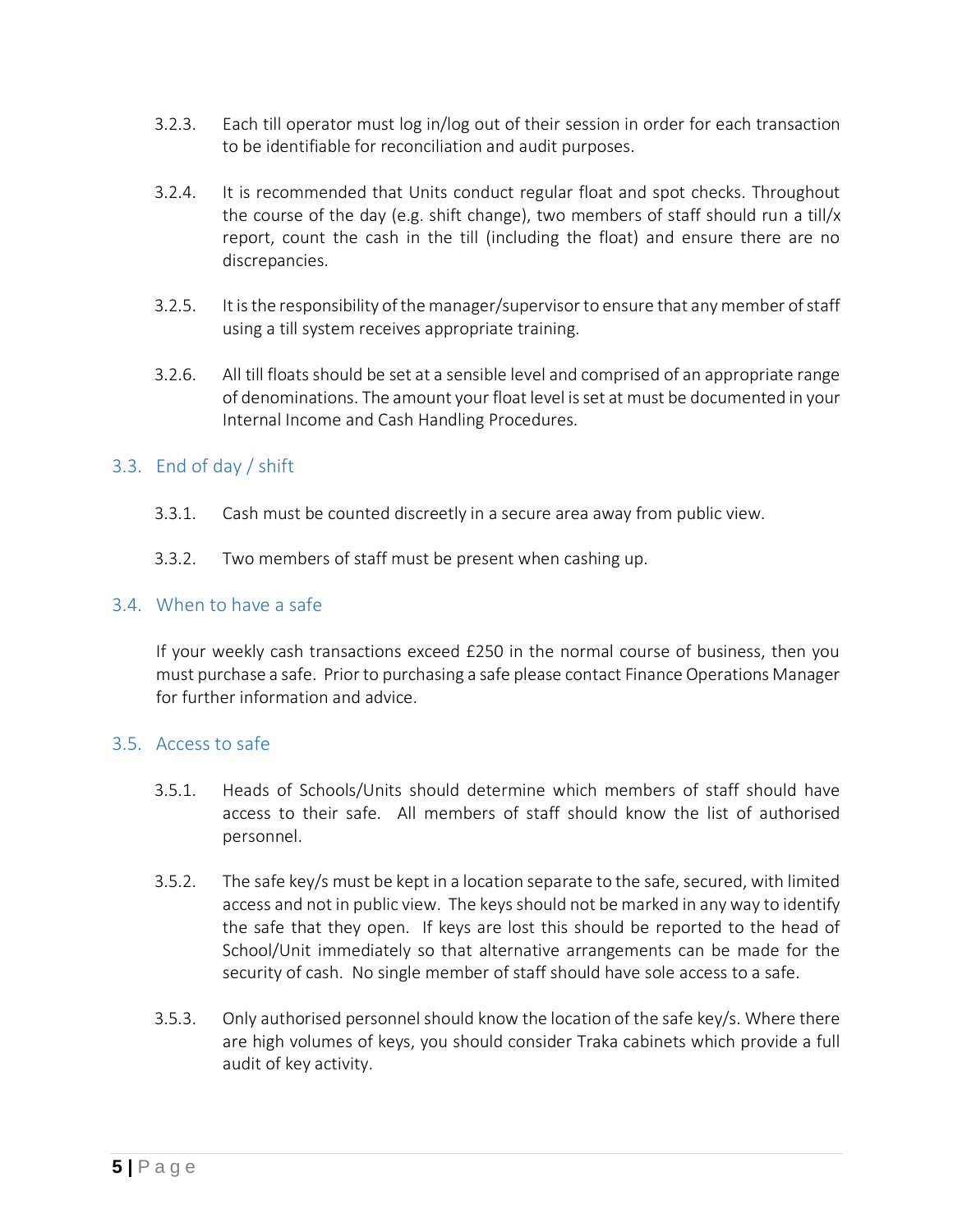- 3.5.4. Where the safe has a combination then only authorised personnel should know the combination number. The safe combination number should be changed at least quarterly and every time an authorised member of staff leaves the employment of that area.
- 3.5.5. CCTV should be considered in areas of high volume and activity.

#### 3.6. Compliance with insurance regulations

- 3.6.1. If you require a safe then you should contact the nominated person detailed at 15.2 for guidance on the type, size, location, etc. and insurance limits of your safe.
- 3.6.2. If you have a safe, then you must advise the nominated person detailed at Point 15.2 in order for this information to be logged centrally for insurance purposes. The nominated person will determine if the type of safe you have is appropriate for the amount of cash you hold.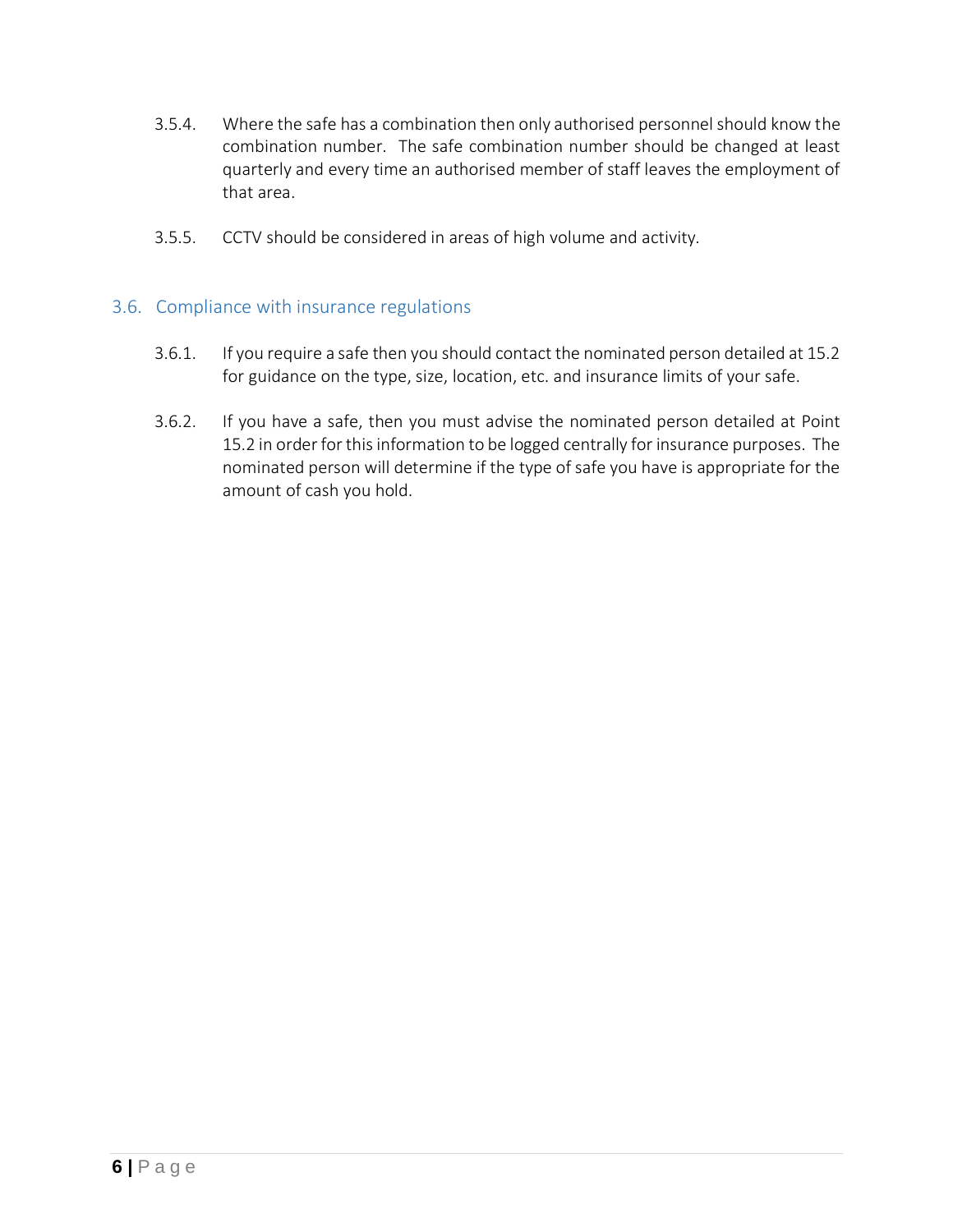# 4. Receipting cash and cheques

If your cash receipts are more than £100 per week at any time then you are classed as a high user. A high user would include all till operators and have collections directly from a Cash Collection Service Provider or submit income via the ASC for collection by the Cash Collection Service Provider. High users must follow the process outlined at Section  $4.1$ 

If your cash receipts are less than £100 per week you are classed as a low user. A low user would not operate a till system or have collections from a Cash Collection Service Provider. They must have a lockable cashbox for securing cash prior to banking. Low users must follow the process outlines at Section  $4.2$ 

#### <span id="page-6-0"></span>4.1 High user

#### 4.1.1 The process for non-till operators with cash in excess of £100 per week is;

- 4.1.1.1 Count the cash to ensure it is correct
- 4.1.1.2 Issue receipt from duplicate receipt book to customer
- 4.1.1.3 Place cash in cashbox/safe securely
- 4.1.1.4 Reconciliation to be completed weekly to ensure cash and receipts balance
- 4.1.1.5 Complete bank pay-in slip
- 4.1.1.6 Complete Cash Collection Service provider bag with details of income
- 4.1.1.7 Seal takings in Cash Collection Service Provider bag
- 4.1.1.8 Complete standardised Excel reconciliation spreadsheet as per Section [7.](#page-10-0)
- 4.1.1.9 Email spreadsheet to Financial Accounts [\(accrec@st-andrews.ac.uk\)](mailto:accrec@st-andrews.ac.uk)
- 4.1.1.10 Take Cash Collection Service Provider bag to the Finance office at the ASC where the income will be recorded by Finance and collected by the Cash Collection Service Provider on the next pick up
- 4.1.2 The process for **till operators** is;
	- 4.1.2.1 Count cash to ensure it is correct before entering into till
	- 4.1.2.2 Issue till receipt to customer
	- 4.1.2.3 Run end of day/shift till report
	- 4.1.2.4 Count cash in till remembering to deduct and retain the float. Cash should be recycled wherever possible
	- 4.1.2.5 Place cash in safe securely
	- 4.1.2.6 Reconciliation to be completed in advance of scheduled Cash Collection Service Provider pick up to ensure cash and receipts balance
	- 4.1.2.7 Complete bank pay-in slip
	- 4.1.2.8 Complete Cash Collection Service provider bag with details of income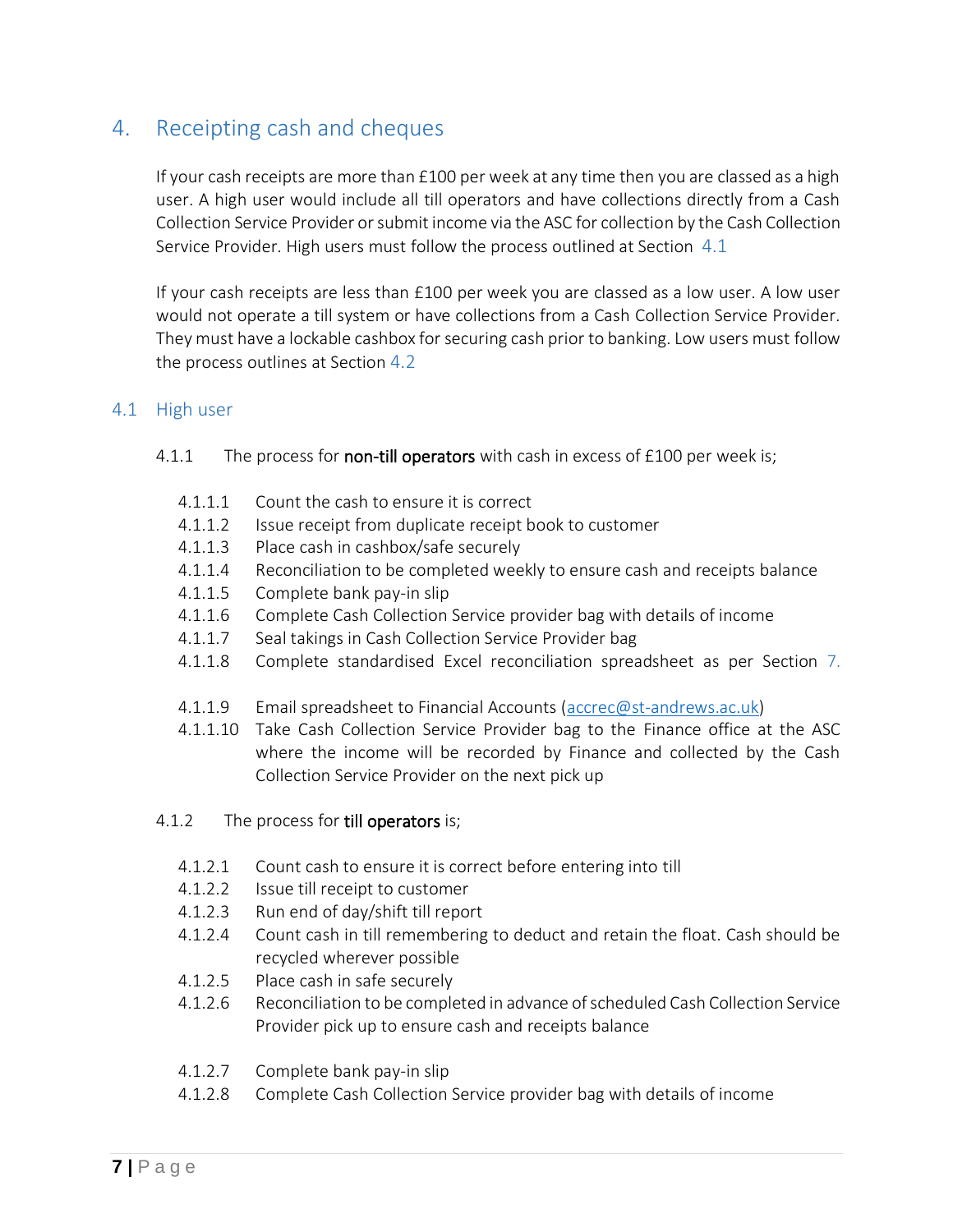- 4.1.2.9 Seal takings in Cash Collection Service Provider bag
- 4.1.2.10 Store bag/s in safe until Cash Collection Service Provider pick-up
- 4.1.2.11 Complete Excel reconciliation spreadsheet as per Section 7. ensuring that all discrepancies are recorded and check regular differences and those over £5.00
- 4.1.2.12 Email spreadsheet to Financial Accounts [\(accrec@st-andrews.ac.uk\)](mailto:accrec@st-andrews.ac.uk)
- 4.1.2.13 Refer to section 12.4 for procedure when Cash Collection Service Provider arrives for pick up

Failure to submit the spreadsheet on a weekly basis to Financial Accounts will result in the reporter being contacted via email and or telephone reminding them to adhere to the policy. Failure to comply with this policy will result in this being escalated to the Senior Financial Accountant.

#### <span id="page-7-0"></span>4.2 Low user

The process to be followed by a low user is:

- 4.2.1 Count the cash to ensure it is correct
- 4.2.2 Issue receipt from duplicate receipt book to customer
- 4.2.3 Place cash in cashbox/safe securely
- 4.2.4 Reconciliation to be completed to ensure cash and receipts balance
- 4.2.5 Complete income posting slip with full details of income
- 4.2.6 Cash should be taken to the Finance office at the ASC by the end of the month that it is received along with the completed [income posting slip.](https://www.st-andrews.ac.uk/staff/money/bankingmoney/) Cash must not be sent via internal mail
- 4.2.7 Any cheques received must be taken or sent via internal mail to the Finance office at the ASC immediately along with a completed income posting slip

## 4.3 Cheque procedures

- 4.3.1 When accepting a cheque payment, you must check the following:
	- Date is correct (post-dated cheques cannot be accepted)
	- Payee is correct University of St Andrews
	- Words and amount in figures agree
	- Cheque is signed
- 4.3.2 When a cheque is received the following information must be noted on the back of the cheque:
	- Till receipt, invoice number or number from receipt book
	- Cost centre, analysis code and detail code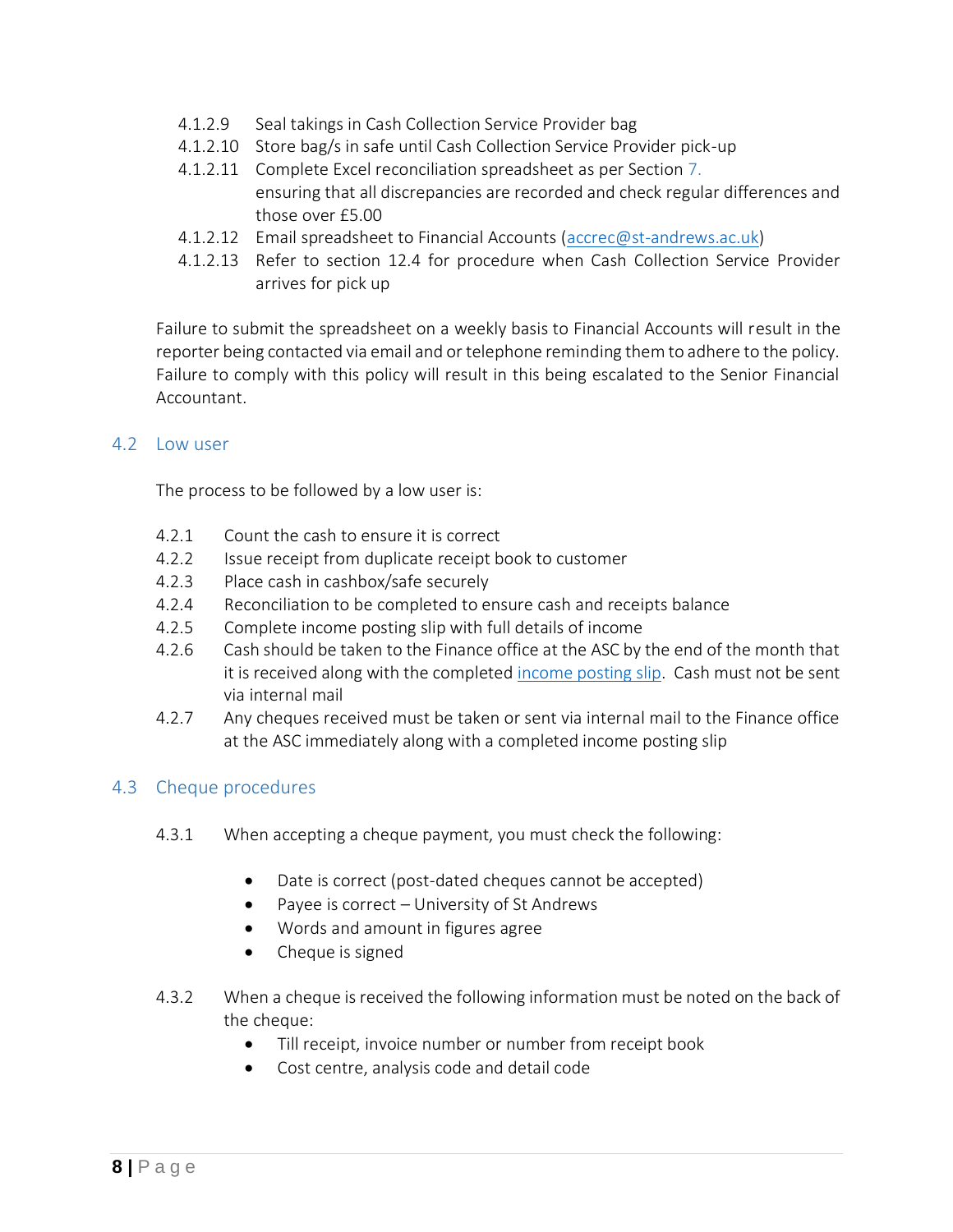• Please note there is no need to record the card number on the back of the cheque

## 4.4 Cash discrepancies

- 4.4.1 Record all differences with a relevant description and appropriate follow up should be undertaken by the Supervisor. All differences greater than £100 must be reported to the Finance Operations Manager and also any concerning trends
- 4.4.2 All discrepancies in banking are to be recorded by processing the relevant transaction to the analysis code that has been created for this purpose CASHDI-1805
- 4.4.3 The first time this analysis code is used please contact FAS to request that your cost centre be linked to the analysis code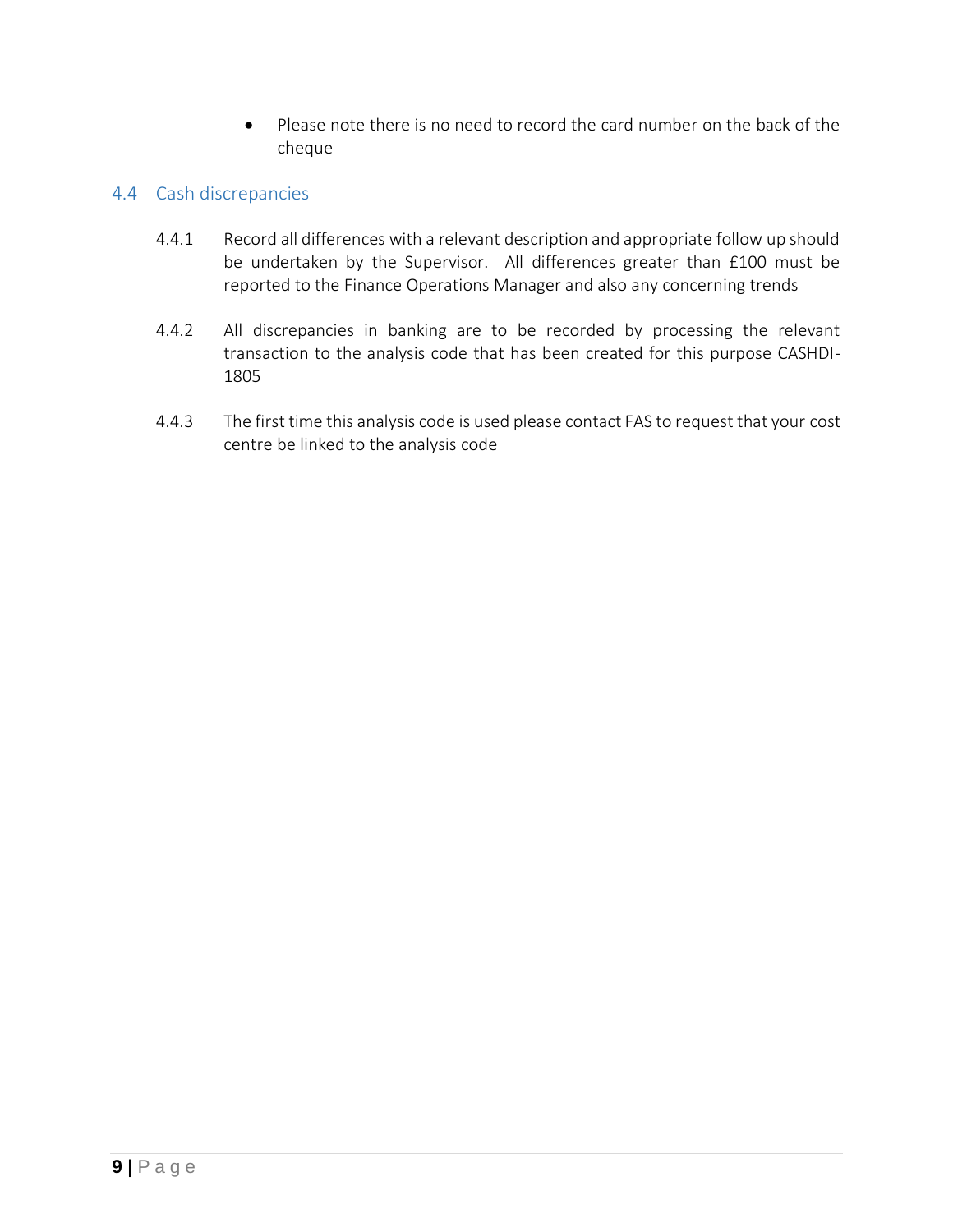# <span id="page-9-0"></span>5. Use of PDQ machines

Where the value of the transaction is £45 or less then the payment can be made by contactless. Contactless transactions can be either by card or phone Apps (Apple/Android pay) and should be encouraged as they are low in cost and help reduce volumes of cash.

There is no limit on the transaction value when using a debit or credit card with chip and pin.

## 5.1 Issue of University guidelines

When a PDQ machine is installed the appropriate written guidelines will be provided by Barclaycard. It is the responsibility of authorised users to familiarise themselves with the guidance. If a user has any problems with their PDQ machine then they should contact Barclaycard Helpdesk in the first instance – see section 14.8

#### 5.2 Training

It is the responsibility of the manager/supervisor to ensure that any member of staff using a PDQ machine must receive all appropriate training prior to using the machine.

#### 5.3 Customer not present

Under no circumstances should credit/debit card details be requested or accepted in a written format (e.g. email or booking form). Where credit/debit card details are taken over the phone the transaction must be processed directly into PDQ machine. The member of staff processing the transaction should not repeat the numbers in such a way as to be audible to third parties. If the credit/debit card number is written down to assist with processing then the number must be shredded immediately following authorisation. The customer receipt should be posted to the client.

#### 5.4 Customer present

Process in accordance with PDQ machine instructions and guidelines. Ensure that the customer receives the customer copy of the PDQ receipt and till receipt (if appropriate).

## 5.5 Storage of merchant copy

- 5.5.1 Merchant copies of PDQ receipts must be kept for a rolling year of 12 months for audit purposes. Merchant copies that have been held for 13 months or more can therefore be destroyed by confidential cross-shredding.
- 5.5.2 Any PDQ machine receipts that are retained for audit purposes must be kept in a locked drawer, cabinet or safe within a secure environment. Supervisors/Managers should ensure that the card numbers are truncated and that none of the receipts display the full 16 digit card number.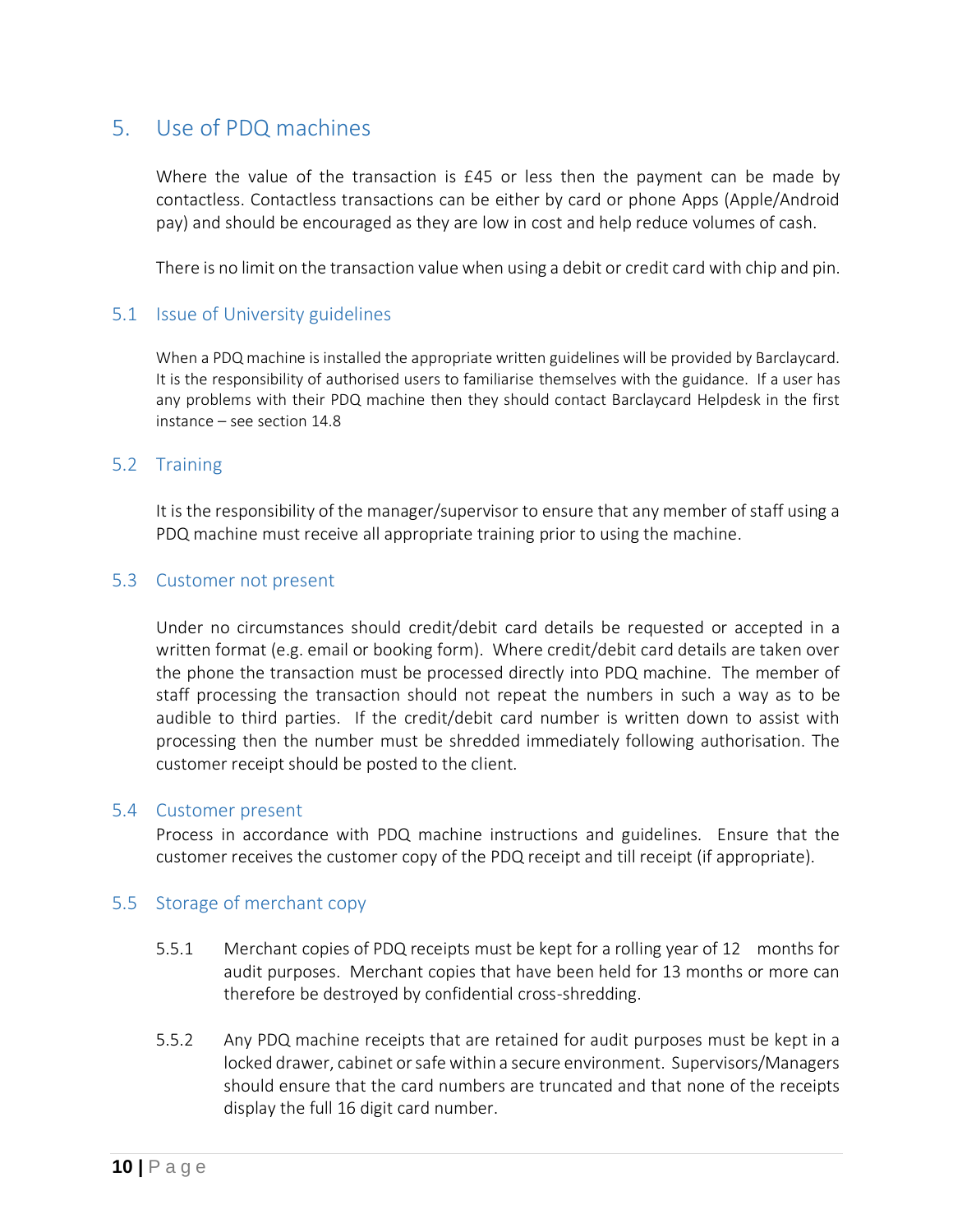#### 5.5.3 Z total reports must be provided with the pay-ins to Financial Accounts

# 6. Refunds

## 6.1 Refund of cash payments

Cash refunds of £5 and under may be processed through a till on the same day, only where the original transaction was in cash. The reason for the refund must be written on the vendor's copy of the till receipt and signed by a supervisor.

Where the original cash transaction is greater than £5, an authorised signatory must approve and sign the refund. The preferred method of refund is by BACS, please email ACCPAY for further assistance with BACS refunds.

## 6.2 Refund of PDQ payment:

PDQ refunds require to be authorised on the PDQ machine using a "Supervisor Card". This card is to be held in a secure environment by an authorised signatory.

The refund must be approved by an authorised signatory for the cost centre. The refund should then be processed through the PDQ machine back onto the source card which actioned the original transaction.

Please note; the cardholder does not need to be present but in order to process the refund you require the full card number, the card expiry date and the card verification number (CVN), this is the three digit number on the reverse of the card.

If the source card is unavailable for the refund to be processed, please email ACCPAY for further assistance to refund. A refund must always be processed onto the card used to make the original payment (the source transaction card).

# <span id="page-10-0"></span>7. Reporting

- 7.1 The End of Business Banking and Reconciliation spreadsheet is the standardised reporting tool issued by Finance to enable Units to report effectively and efficiently on daily business and banking totals. The spreadsheet has been designed to reconcile and analyse the data with minimum input by the user.
- 7.2 See Appendix A [End of business banking and reconciliation spreadsheet](#page-15-0) for the full guidelines of the spreadsheet.
- 7.3 See Appendix B [Sample Spreadsheet](#page-19-0) for the sample spreadsheet (a bespoke spreadsheet will be created for your Unit by Finance). Contact 14.5 for details.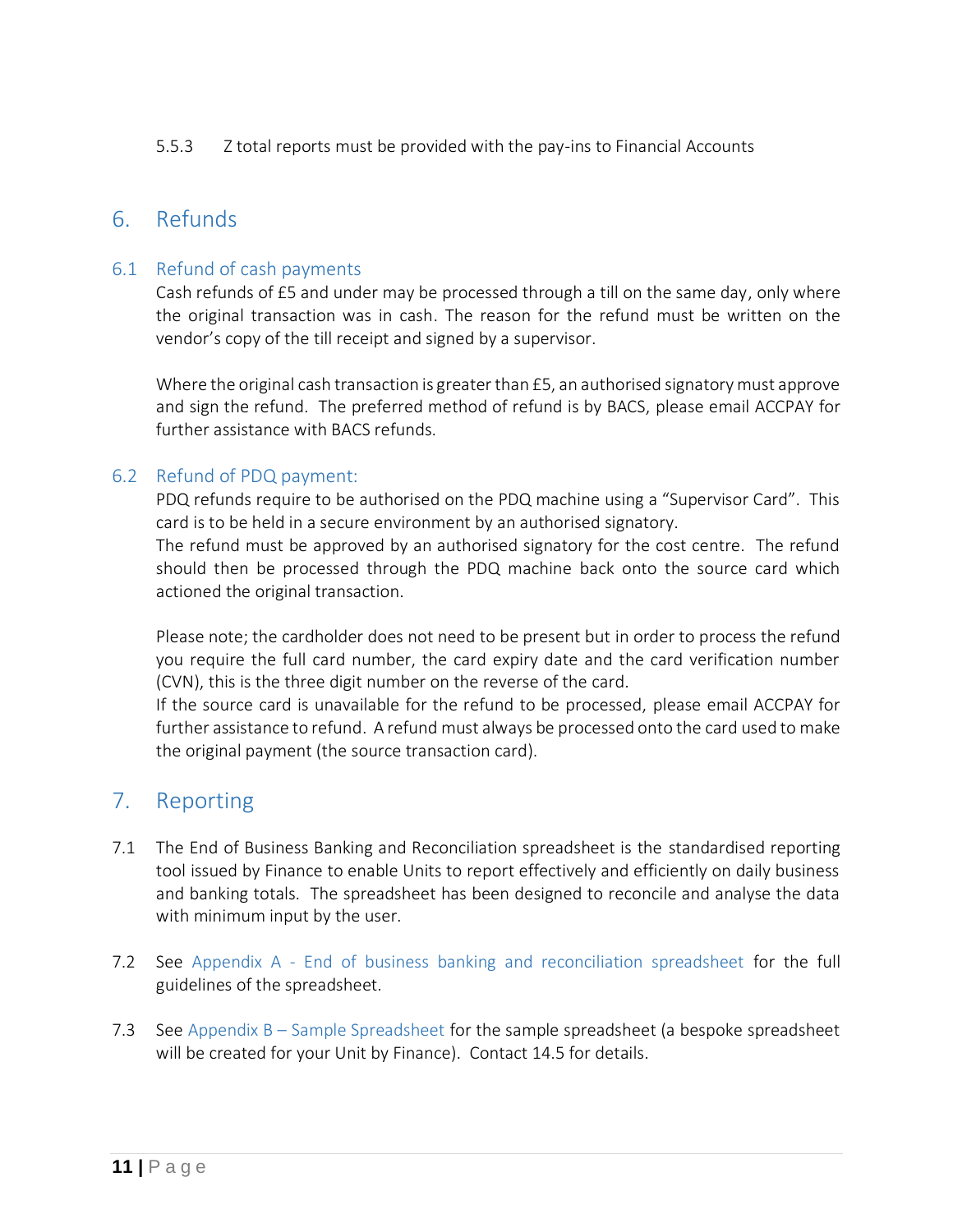# 8. Vending machines

- 8.1 University maintained vending machines are subject to this policy. Vending machines maintained by a third party are subject to the terms and conditions of that contract.
- 8.2 When accessing the cash box in a vending machine there must always be two members of staff present.
- 8.3 The vending machine cash box contents must never exceed £300 for insurance purposes.
- 8.4 Vending machines should be emptied, and income banked in accordance with receipting cash – see section 4.
- 8.5 Vending cash income must reconcile with the vending stock

# 9. Petty Cash

- 9.1 Where a petty cash float is required or needs increasing, a request should be made by an authorised signatory to the nominated person in Finance – see 14.1
- 9.2 Petty Cash must be secured in a separate lockable cash box.
- 9.3 Petty Cash should only be used for small items of actual expenditure and comply with section 6.4 of the staff travel, subsistence and expenses policy.
- 9.4 The maximum amount which may be claimed in respect of any one receipt through the Petty Cash system is £25.
- 9.5 The limit of Petty Cash to be held within the area should be authorised by the Head of School/Unit and Finance.
- 9.6 Any item claimed on petty cash must be fully described and a receipt provided.
- 9.7 The process for issuing petty cash is as follows:
	- 9.7.1 The person making the claim must ensure the receipt is signed. The Petty Cash Officer will accept the receipt, provide the cash to the claimant and will then log the receipt on the Petty Cash Reimbursement Form
	- 9.7.2 When reimbursement of the Petty Cash Float is required the Petty Cash Reimbursement Form must be totalled with the receipts attached. This form must be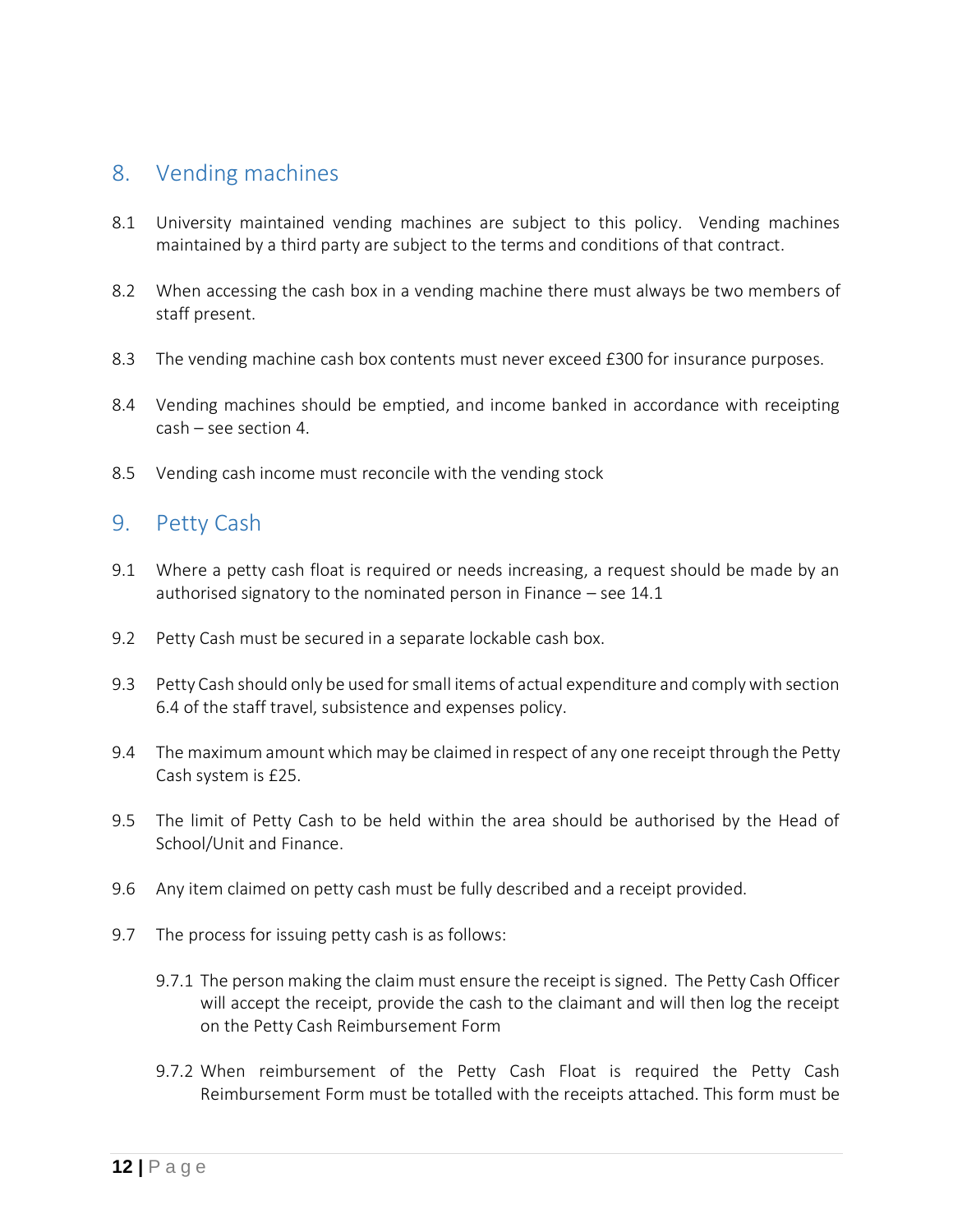signed by an authorised person and another member of staff who will be collecting the money from the Finance Office at the ASC

- 9.7.3 The form and receipts must be taken to the Finance Office at the ASC where receipts are checked against the total of the Petty Cash Reimbursement Form
- 9.7.4 The member of staff collecting the money must take their Staff ID card as this will be verified by Finance prior to receiving the reimbursement. The member of staff and Finance will sign the Petty Cash Reimbursement form to confirm receipt of cash
- 9.8 The petty cash float should be verified and reconciled monthly by an authorised signatory.

# 10. Floats

- 10.1 If a float (new or additional) is required then the Authorised Signatory for the Cost Centre must make a request to the nominated person as detailed at point 14.1.
- 10.2 Floats are to be collected from the Finance Office at the ASC by the Authorised Signatory who will sign to confirm receipt. The float will be charged to the University's balance sheet and will be credited back to the same balance sheet code should the float be returned.
- 10.3 The float amount must be recorded within the Unit and the Authorised Signatory must make all cash handling staff members aware of the float value.
- 10.4 Floats must be checked at the start, end and changeover of each shift.
- 10.5 If a cash discrepancy arises at the float check this must be reported to the supervisor / manager on shift.
- 10.6 Cash held in the till must be of a reasonable value for the denomination.

## 11. Transportation

11.1 Where cash is required to be transported across the University, this should be carried out safely, securely and discreetly. The following table must be adhered to for insurance purposes and personal safety.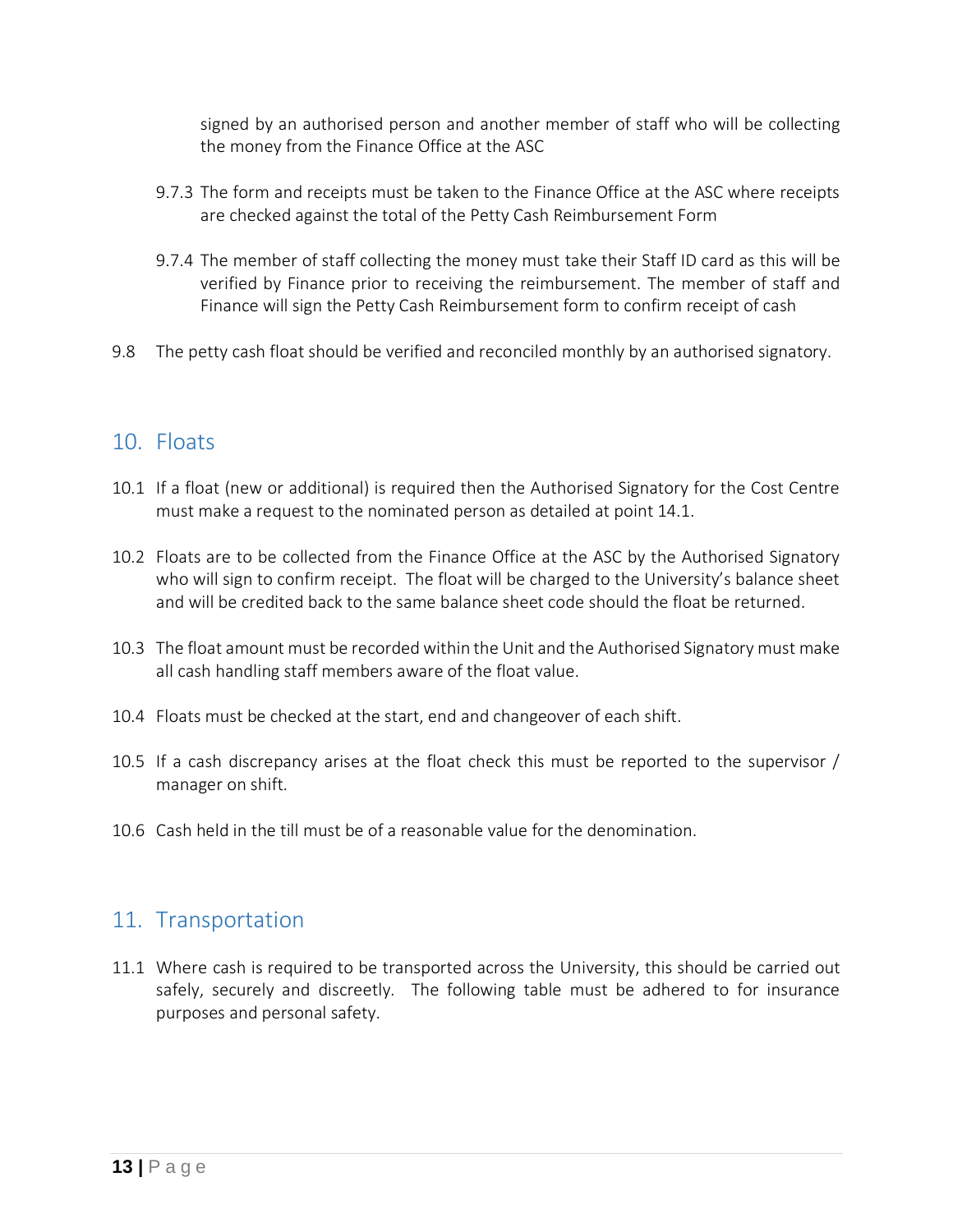| <b>Amount Carried</b>         | <b>Minimum Number of Persons</b>                                          |
|-------------------------------|---------------------------------------------------------------------------|
| Up to £2,500                  |                                                                           |
| Over £2,500 and up to £5,000  |                                                                           |
| Over £5,000 and up to £10,000 |                                                                           |
|                               | (prior approval from the Finance Operations)<br>Manager will be required) |
|                               |                                                                           |

- 11.2 The cash level in transit and the method of transportation are entirely at the discretion and comfort of the member of staff. If an escort is required or preferred, janitorial assistance can be requested from the nominated person at Point 14.3
- 11.3 No member of staff should ever feel uncomfortable or at risk whilst carrying cash. If a member of staff feels uncomfortable carrying any amount of cash, an alternative arrangement should be made
- 11.4 Cash should never be transported in such a way that it might attract attention. The use of carrier bags, handbags should be used to anonymise the carrying of cash.

# 12. Cash collection service provider

- 12.1 The University has contracted a cash collection service provider who will uplift banking from designated sites throughout the University and transport to the Royal Bank Cash Centre in Edinburgh.
- 12.2 Day to day contract management is administered by a nominated person who is responsible for all contract enquiries, amendments and correspondence. For contact details of the nominated person see 14.6
- 12.3 The contract is reviewed every 6 months and no ad-hoc changes should be made between reviews without consultation with the nominated person.
- 12.4 The following procedure should be followed when the cash collection service provider collects your money:
	- 12.4.1 Check the Cash Collection Service Provider ID card of the person making the pickup.
	- 12.4.2 Ensure the Cash Collection Service Provider representative scans the collection point customer number barcode to identify the exact location of the pick up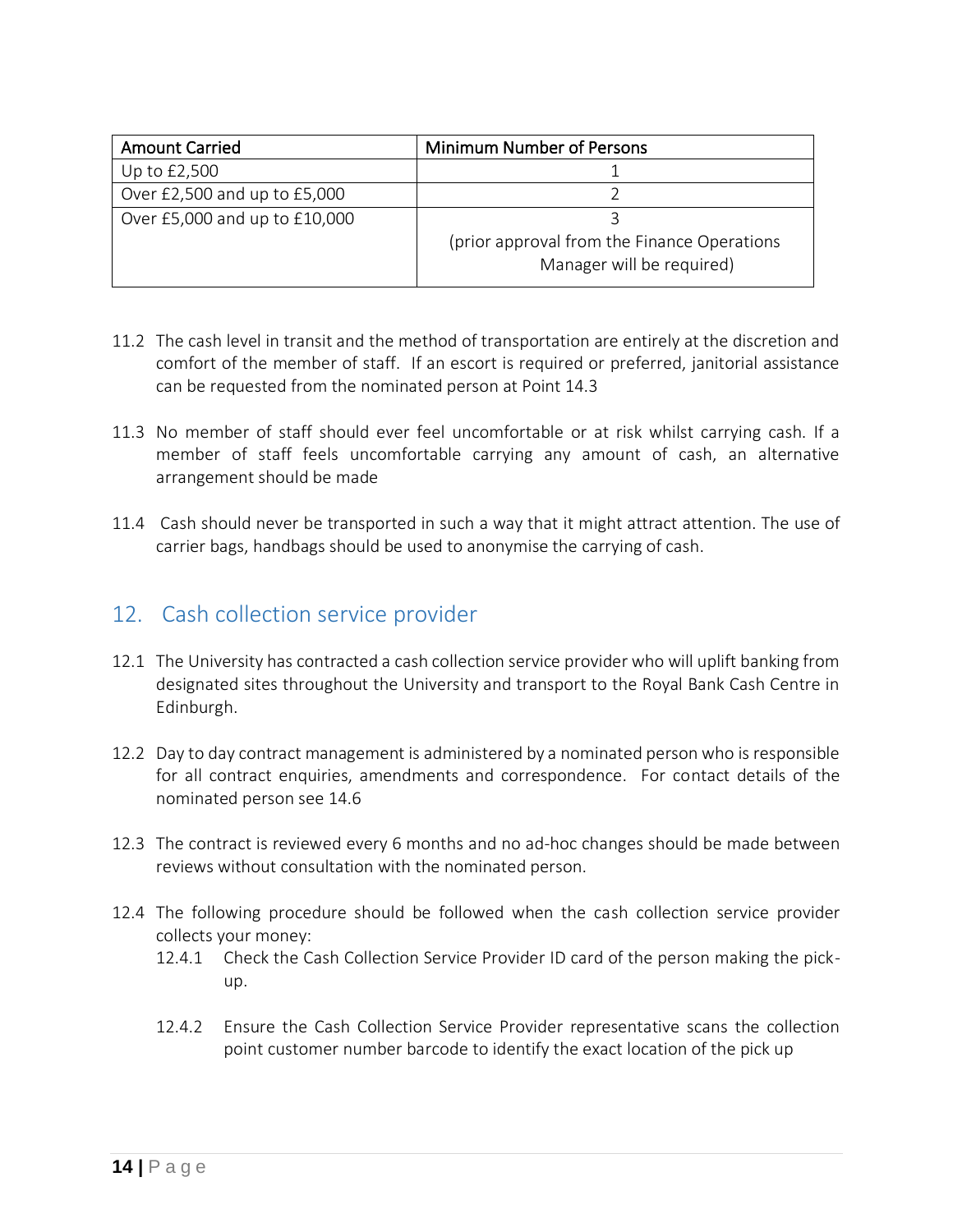- 12.4.3 Ensure that all bags have been removed from the safe and have been given to the Cash Collection Service Provider Representative
- 12.5 Obtain a receipt from Cash Collection Service Provider for the number of bags uplifted. Each Unit should file and retain the receipt as this confirms collection of income and details the individual bag references and values should any discrepancies need to be investigated.
- 12.6 An independent Supervisor/Manager must check receipts to ensure that banking has been collected by the Cash Collection Service Provider on the scheduled pick up date.
- 12.7 If the cash collection service provider fails to show for a designated pick up you must contact the nominated person under point 14.6

# 13. Compliance

If you have difficulties implementing or complying with any aspect of this policy, you should outline these concerns in writing to the appropriate member of University staff – see 14.1

# 14. Points of Contact

- 14.1 Allyson MacCrossan Finance Operations Manager (all general enquiries) Ext 2584 [amm55@st-andrews.ac.uk](mailto:amm55@st-andrews.ac.uk)
- 14.2 Brian Kennedy Risk and Insurance Ext 1769 [bmk1@st-andrews.ac.uk](mailto:bmk1@st-andrews.ac.uk)
- 14.3 Andy Edmondston Estates (security) Ext 3967 [ade2@st-andrews.ac.uk](mailto:ade2@st-andrews.ac.uk)
- 14.4 Joanna Gardner Finance, Online Payments Ext 2476 [onlinepayments@st-andrews.ac.uk](mailto:onlinepayments@st-andrews.ac.uk)
- 14.5 Gillian Sinclair, Financial Accounts Finance Ext 2579 [accrec@st-andrews.ac.uk](mailto:accrec@st-andrews.ac.uk)
- 14.6 Security Pick-Ups (Cash Collection Service Provider) Allyson MacCrossan Ext 2584 [amm55@st-andrews.ac.uk](mailto:amm55@st-andrews.ac.uk)
- 14.7 Ben Stuart Residential and Business Services related enquiries Ext 2502 [bjs20@st](mailto:bjs20@st-andrews.ac.uk)[andrews.ac.uk](mailto:bjs20@st-andrews.ac.uk) (for residence related queries only)
- <span id="page-14-0"></span>14.8 Barclaycard Helpdesk – PDQ Enquiries 0844 811 66 66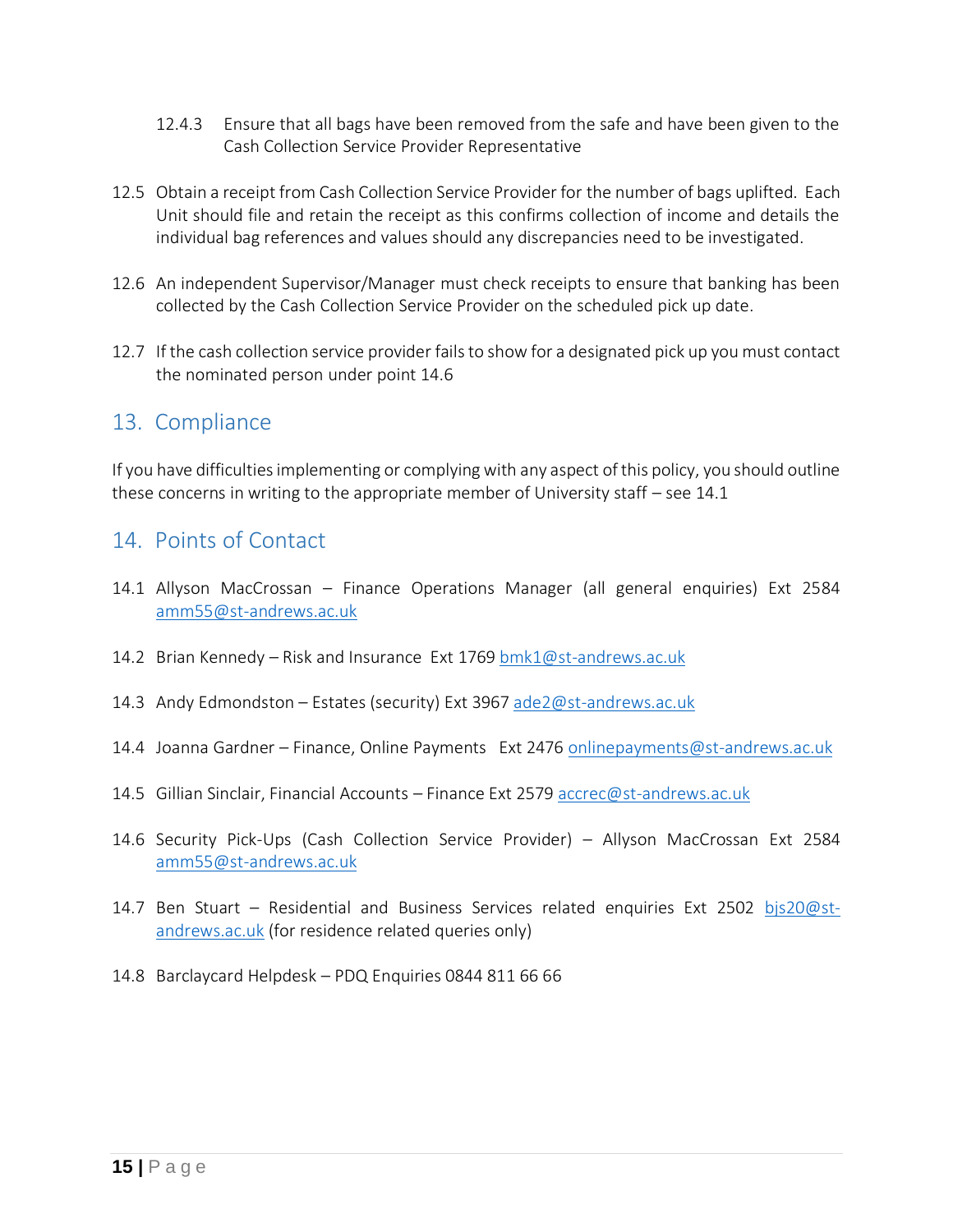# <span id="page-15-0"></span>Appendix A - End of business banking and reconciliation spreadsheet

#### a. What is it?

The reconciliation spreadsheet is the standardised reporting tool issued by Finance to enable Schools and Units to effectively and efficiently report on daily business and banking totals. The spreadsheet has been devised to be user friendly with minimal entry by the user to reconcile and analyse the data.

#### b. How to complete

The master spreadsheet should be opened and saved as "week ending date" e.g. 14.05.2017 which will be the date of the banking whether this is daily, weekly or when the user cash limit has been achieved.

#### c. PAY-IN - Cash & Cheque Payment Breakdown Tab

#### i. What it is?

This worksheet is for the data entry and comparison of the physical amounts of monies that have been taken over the daily business period. It shows the figures as they appear on the till report and also the actual values of Cash and Cheques. The worksheet also shows any differences in takings between the actual monies taken and what the till report states.

#### ii. How to complete:

#### 1. Calculation 'box' Columns A – G Rows 17 - 23

- Column A:
- Enter the date in Cell A17 which corresponds with the date of business.
- Column B:
- Enter the total of sales for the corresponding date.
- Column C:
- Enter the total of any VAT exempt sales.
- Column D:
- The total of cash & cheques that were received per till per day.
- Column E:
- Total of cash & cheques minus the VAT exempt sales.
- Column F:
- This column will automatically populate with the difference between COLUMN B & COLUMN D.
- Column G:

The Loomis bag number is be detailed for ease of tracking.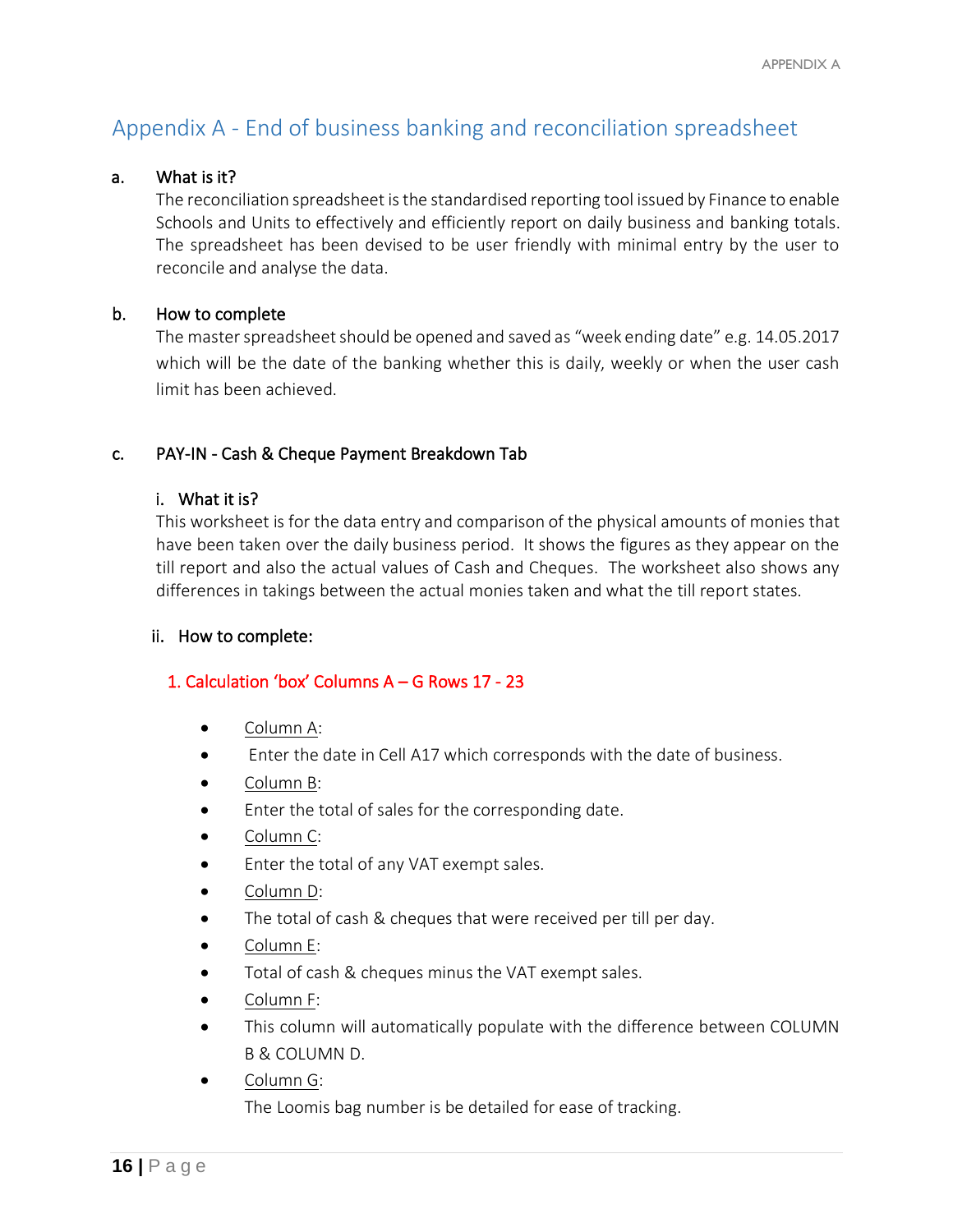## 2. Openlink Journal Columns A – N

- Columns A B & D refer to the type of journal and remain constant.
- Column C:
- The account codes/cost centres that the received income is to be processed to.
- Column E:
- The Pay-In book number that refers to the cash and cheques that have been banked.
- Column F:
- Details pertaining to the payment. The Unit or department the account codes refer to, and the week the transactions took place. ie. w/ending 30<sup>th</sup> April 2017
- Column G:
- The last day of the current month.
- Column H: this column remains constant.
- Column I:
- The total of the weeks' cheques and cash that is to be banked.
- Column 13 will self-populate from E28 LILAC
- Column I4 will automatically calculate the VAT
- Column I5 will automatically populate from C27
- Column I6 will automatically populate from F28
- To confirm the totals are correct the journal, line I7 should equate to B27 and F28.
- The journal is to be saved and forward to **accrec@st-andrews.ac.uk** on a weekly basis. To include any weekend income, the details can be e-mailed every Monday.
- •

## d. PDQ payment Breakdown Tab

## i. What is it?

The PDQ spreadsheet/journal is very similar to the Pay-In details, but as PDQ income is processed/received daily, the income needs to be reflected on a daily basis.

This worksheet is for the data entry and comparison of the PDQ income that has been taken over the daily business period. It shows the figures as they appear on the till report, PDQ Z Report, and the actual values of PDQ income. The worksheet will also reflect any differences in takings between the actual PDQ readings and the till report.

## ii. How to complete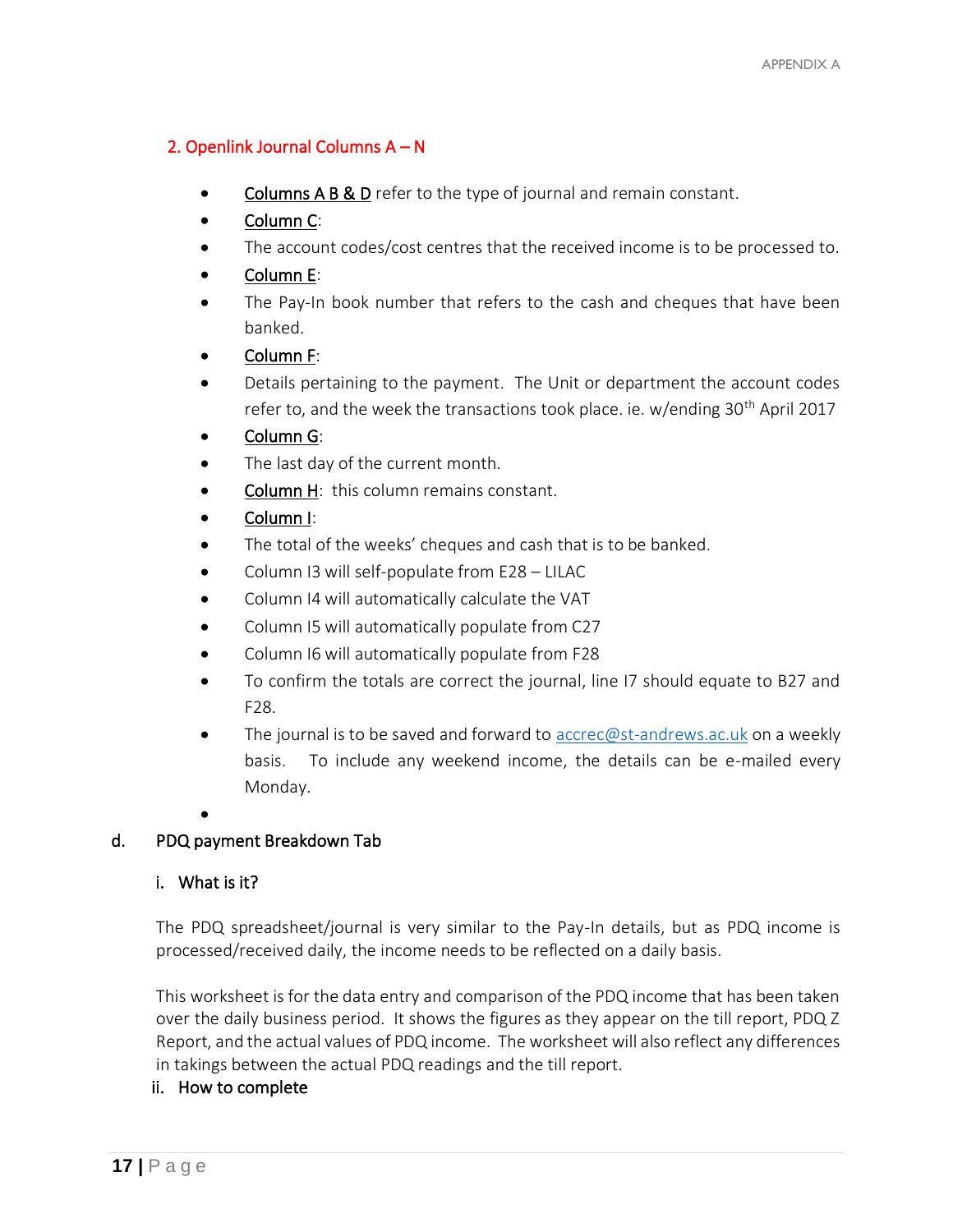## 1. Calculation 'box' Columns A – E Rows 28 - 34

- Column A:
- Enter the date in Cell A which corresponds with the date of business.
- Column B:
- Enter the corresponding days' PDQ Z Report amount.
- Column C:
- Enter the corresponding PDQ till receipt amount.
- Column D:
- This automatically populates the VAT on Column C
- Column E:
- Any differences between the PDQ Z report and the till readings is automatically calculated – difference between columns B & C..

## 2. Openlink Journal Columns A – N

- Columns A B & D refer to the type of journal and remain constant.
- Column C:
- The account codes/cost centres the received income is to be processed to.
- Column E:
- The Department/Unit details that the PDQ income refers to and the date the transaction took place. Receipt numbers are to precede the details.
- Column F:
- The Unit details that the PDQ income refers to.
- This includes receipt numbers and the details.
- Details relating to the Unit or Department the account codes refer to, and the date the transaction took place. ie. Byre Income 30<sup>th</sup> April 2017
- Column G:
- The last day of the current month.
- Column H: this column remains constant.
- Column I:
- The breakdown of the daily transactions of PDQ Income.
- Column I3 manually entered from the PDQ reconciliation box LILAC
- Column I4 will automatically calculate the VAT
- Column I5 manually entered from the PDQ reconciliation bow GREEN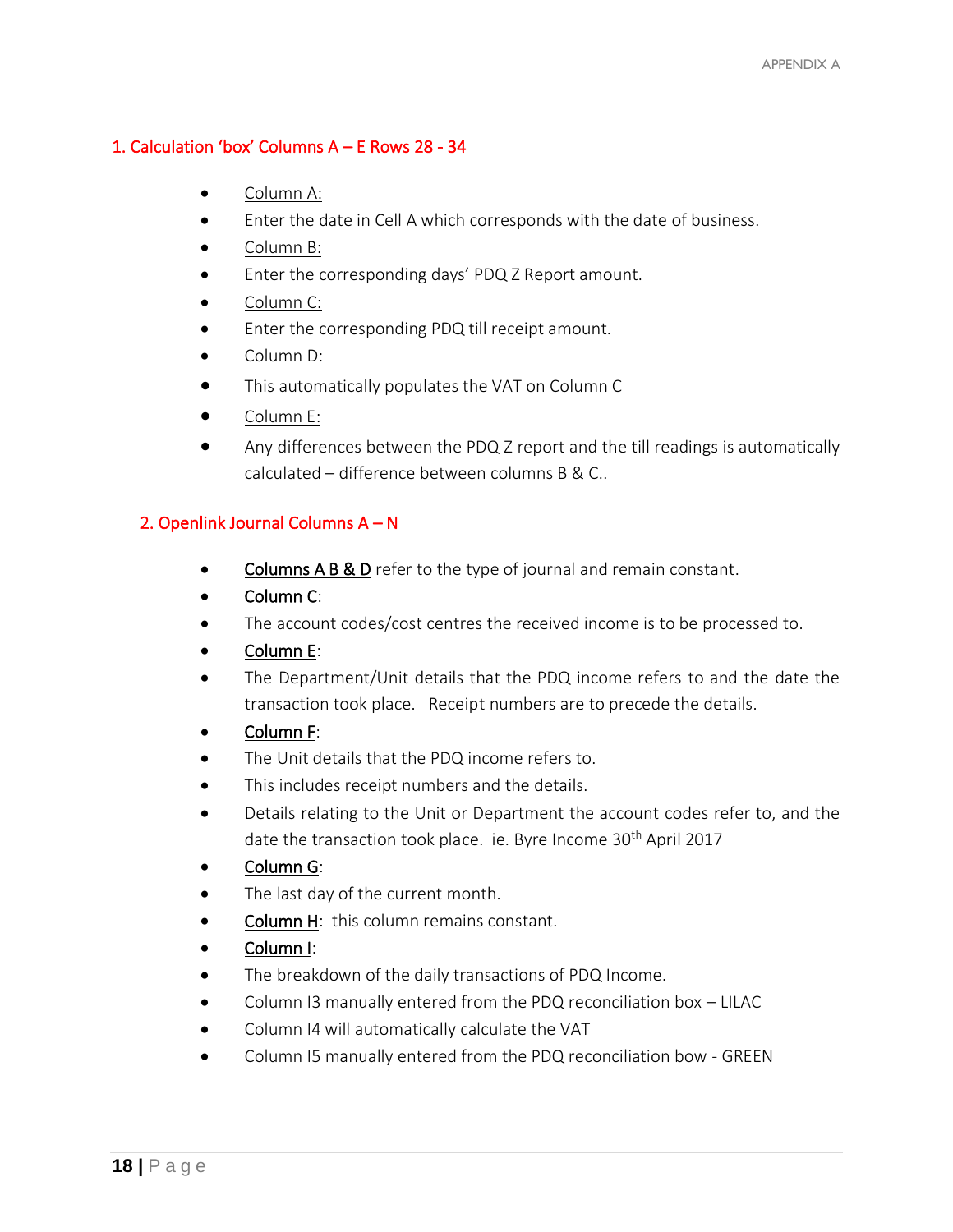• The journal is to be saved and forward to **accrec@st-andrews.ac.uk** on a weekly basis. To include any weekend income, the details can be e-mailed every Monday.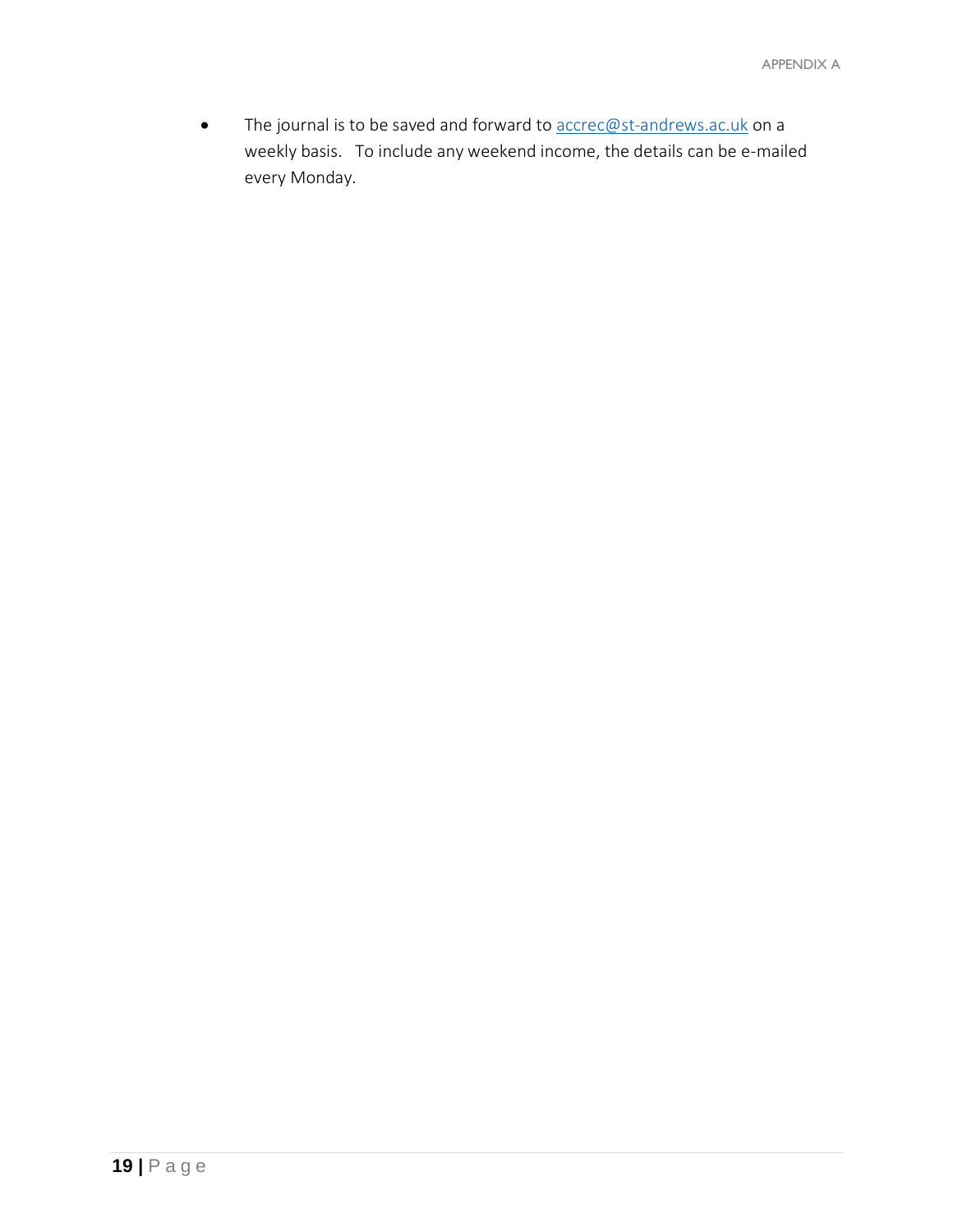# **Appendix B – Sample Spreadsheet**

<span id="page-19-0"></span>

| $\Delta$      | B                          | C                         | D                                                             |                        | F                                                 | G                                    | H              |                 |            | K                                               | L                         | M                           | N                         | 0 | D                                                 | Q |
|---------------|----------------------------|---------------------------|---------------------------------------------------------------|------------------------|---------------------------------------------------|--------------------------------------|----------------|-----------------|------------|-------------------------------------------------|---------------------------|-----------------------------|---------------------------|---|---------------------------------------------------|---|
| 1 HDR         | <b>CASHBOOK JOURNAL Y</b>  |                           | <b>V</b>                                                      |                        |                                                   |                                      |                |                 |            |                                                 |                           |                             |                           |   |                                                   |   |
| 2 VHD         | GS67                       | OPL                       | <b>OPENLINK</b>                                               | CBC                    | Ħ                                                 |                                      | 30/04/2017 N   |                 | <b>UNC</b> |                                                 |                           |                             |                           |   |                                                   |   |
| $3$ VIL       | GL                         | 1-RBYR-000000-0658 CBR    |                                                               | <b>Credit Slips</b>    | Byre Income - 24th April                          |                                      | 30/04/2017 GBP | 69.17           | #          | #                                               | CR                        | Ħ                           | ₩                         |   | <b>COLUMNS JKLMN:</b>                             |   |
| 4 VIL         | GL                         | 1-ZBS0-000000-9220        | <b>CBR</b>                                                    | <b>Credit Slips</b>    | Byre Income - 24th April - VAT                    |                                      | 30/04/2007 GBP | 13.83           | Ħ          | #                                               | CR                        | Ħ                           | н                         |   | These columns are part of                         |   |
| 5 VIL         | GL                         | 1-RBYR-CASHDI-1805 CBR    |                                                               | <b>Credit Slips</b>    | Discrepancy - 24th April                          |                                      | 30/04/2017 GBP | 0.00            | Ħ          | Ħ                                               | <b>CR</b>                 | $\pmb{\sharp}$              | Ħ                         |   | the requirement for the<br>openlink journal to be |   |
|               |                            |                           |                                                               |                        |                                                   |                                      |                |                 |            |                                                 |                           |                             |                           |   | uploaded into Aptos                               |   |
| 7 VIL         | GL                         | 1-RBYR-000000-0658 CBR    | <b>COLUMN C:</b>                                              | ips                    | Byre Income - 25th April                          |                                      | 30/04/2017 GBP | 360.53          | #          | #                                               | CR                        | Ħ                           | Ħ                         |   |                                                   |   |
| 8 VIL         | GL                         | 1-ZBS0-000000-9220        | The account/budget codes<br>CBF<br>the income is to be posted | ps                     | Byre Income - 25th April - VAT                    |                                      | 30/04/2017 GBP | 72.11           | #          | #                                               | CR                        | Ħ                           |                           |   |                                                   |   |
| 9 VIL         | GL                         | 1-RBYR-CASHDI-1805 CBR    | lto                                                           | ips                    | <b>COLUMN F:</b><br>Discrepancy - 25th Apri       |                                      | 30/04/2017 GBP | 0.00            | Ħ          | #                                               | CR                        | Ħ                           | ₩                         |   |                                                   |   |
|               |                            |                           |                                                               |                        | Details regarding the<br>banking and the date the |                                      |                |                 |            |                                                 |                           |                             |                           |   |                                                   |   |
| 11 VIL        | GL                         | 1-RBYR-000000-0658 CBR    |                                                               | tream stips            | Byre Income - 26th April transactions took place. |                                      | 30/04/2017 GBP | 468.35          |            | #                                               | CR                        | #                           | Ħ                         |   | <b>COLUMN L:</b>                                  |   |
| <b>12 VIL</b> | GL                         | 1-ZBS0-000000-9220 CBR    |                                                               | <b>Credit Slips</b>    | Byre Income - 26th Apri                           |                                      | 30/04/2017 GBP | 93.67           |            | Ħ                                               | <b>CR</b>                 | Ħ                           | Ħ                         |   | If the DISCREPANCY is a                           |   |
| 13 VIL        | GL                         | 1-RBYR-CASHDI-1805 CBR    |                                                               | <b>Credit Slips</b>    | Discrepancy - 26th April                          |                                      | 30/04/2017 GBP | 0.00            | #          |                                                 | <b>CR</b>                 | #                           | Ħ                         |   | LOSS-CR                                           |   |
|               |                            |                           |                                                               |                        | <b>COLUMN G:</b>                                  |                                      |                |                 |            |                                                 |                           |                             |                           |   | GAIN-DR                                           |   |
|               |                            |                           |                                                               |                        |                                                   | Month end date that the              |                |                 |            |                                                 |                           | #                           | н                         |   |                                                   |   |
| <b>15 VIL</b> | GL                         | 1-RBYR-000000-0658 CBR    |                                                               | <b>Credit Slips</b>    | Byre Income - 27th April                          | journal will be processed            | 30/04/2017 GBP | 277.23<br>55.45 | #<br>#     | #                                               | CR                        |                             |                           |   |                                                   |   |
| <b>16 VIL</b> | GL                         | 1-ZBS0-000000-9220 CBR    |                                                               | <b>Credit Slips</b>    | Byre Income - 27th April - VAT                    |                                      | 30/04/2017 GBP |                 |            | #                                               | CR                        | #                           | #<br>Ħ                    |   |                                                   |   |
| <b>17 VIL</b> | GL                         | 1-RBYR-CASHDI-1805 CBR    |                                                               | <b>Credit Slips</b>    | Discrepancy - 27th April                          |                                      | 30/04/2017 GBP | 3.24            | #          | #                                               | <b>CR</b>                 | $\sharp$                    |                           |   |                                                   |   |
|               |                            |                           |                                                               |                        |                                                   |                                      |                |                 |            |                                                 |                           |                             |                           |   |                                                   |   |
| <b>19 VIL</b> | GL                         | 1-RBYR-000000-0658 CBR    |                                                               | <b>Credit Slips</b>    | Byre Income - 28th April                          |                                      | 30/04/2017 GBP | 201.08          |            | $\pmb{\sharp}$                                  | <b>CR</b>                 | #                           | Ħ                         |   |                                                   |   |
| <b>20 VIL</b> | GL                         | 1-ZBS0-000000-9220 CBR    |                                                               | <b>Credit Slips</b>    | Byre Income - 28th April - VAT                    |                                      | 30/04/2017 GBP | 40.22           |            | $\pmb{\sharp}$                                  | ĠВ                        | Ħ                           | #                         |   |                                                   |   |
| 21 VIL        | GL                         | 1-RBYR-CASHDI-1805 CBR    |                                                               | <b>Credit Slips</b>    | Discrepancy - 28th April                          |                                      | 30/04/2017 GBP | 0.00            |            | Ħ                                               | <b>CR</b>                 | Ħ                           | Ħ                         |   |                                                   |   |
|               |                            |                           |                                                               |                        |                                                   |                                      |                |                 |            |                                                 |                           |                             |                           |   |                                                   |   |
|               |                            |                           |                                                               |                        |                                                   |                                      |                |                 |            |                                                 |                           |                             |                           |   |                                                   |   |
|               |                            | <b>PDQ RECONCILIATION</b> |                                                               |                        | <b>COLUMNE:</b>                                   | These details will vary according to |                |                 |            |                                                 |                           | <b>COLUMN I - Line 3:</b>   |                           |   |                                                   |   |
|               |                            |                           |                                                               |                        | These details are either:                         | each unit.                           |                |                 |            |                                                 |                           |                             | The PDQ amount as per the |   |                                                   |   |
| Date          | <b>Actual PDQ Z report</b> | <b>PDQ Till Reading</b>   | <b>Income Less VAT</b>                                        | <b>PDQ Discrepancy</b> | Credit Slips or,                                  |                                      |                |                 |            |                                                 |                           | Column D - PURPLE.          | TILL READING, less VAT.   |   |                                                   |   |
|               |                            |                           |                                                               |                        | for example, PDQ - The Byre.                      | Please ensure receipt numbers prefix |                |                 |            |                                                 |                           | Amount to be entered        |                           |   |                                                   |   |
| 24.04.17      | 83.00                      | 83.00                     | 69.17                                                         | 0.00                   |                                                   | the details regarding the receipt.   |                |                 |            |                                                 |                           | manually.                   |                           |   |                                                   |   |
| 25.04.17      | 432.64                     | 432.64                    | 360.53                                                        | 0.00                   |                                                   | Should you not report on VAT, please |                |                 |            |                                                 |                           |                             |                           |   |                                                   |   |
| 26.04.17      | 562.02                     | 562.02                    | 468.35                                                        | 0.00                   |                                                   | delete the VAT line.                 |                |                 |            |                                                 |                           |                             |                           |   |                                                   |   |
| 27.04.17      | 335.91                     | 332.67                    | 277.23                                                        | 3.24                   |                                                   |                                      |                |                 |            |                                                 |                           |                             |                           |   |                                                   |   |
| 28.04.17      | 241.3                      | 241.3                     | 201.08                                                        | 0.00                   |                                                   |                                      |                |                 |            |                                                 | <b>COLUMN I - Line 4:</b> |                             |                           |   |                                                   |   |
| 29.04.17      | 403.97                     | 403.97                    | 336.64                                                        | 0.00                   |                                                   |                                      |                |                 |            |                                                 | VAT on the above -        |                             |                           |   |                                                   |   |
| 30.04.17      | 349.99                     | 349.99                    | 291.66                                                        | 0.00                   |                                                   |                                      |                |                 |            |                                                 |                           | automatically populates the |                           |   |                                                   |   |
|               |                            |                           |                                                               |                        |                                                   |                                      |                |                 |            |                                                 | value.                    |                             |                           |   |                                                   |   |
| <b>Total</b>  | 2,408.83                   | 2,405.59                  | 2004.66                                                       |                        |                                                   |                                      |                |                 |            |                                                 |                           |                             |                           |   |                                                   |   |
|               | 2,007.36                   | 2.004.66                  | 2405.59                                                       | 3.24                   |                                                   |                                      |                |                 |            |                                                 |                           |                             |                           |   |                                                   |   |
|               |                            |                           |                                                               |                        |                                                   |                                      |                |                 |            | <b>COLUMN I - Line 5:</b>                       |                           |                             |                           |   |                                                   |   |
|               |                            |                           |                                                               |                        |                                                   |                                      |                |                 |            |                                                 | Discrepancy between PDQ   |                             |                           |   |                                                   |   |
|               |                            |                           |                                                               |                        |                                                   |                                      |                |                 |            | Till reading and PDQ Z<br>Report. To be entered |                           |                             |                           |   |                                                   |   |
|               |                            | Columns $D & E = B$       |                                                               |                        |                                                   |                                      |                |                 |            | manually.                                       |                           |                             |                           |   |                                                   |   |
|               |                            |                           |                                                               |                        |                                                   |                                      |                |                 |            |                                                 |                           |                             |                           |   |                                                   |   |
|               |                            |                           |                                                               |                        |                                                   |                                      |                |                 |            |                                                 |                           |                             |                           |   |                                                   |   |
|               |                            |                           |                                                               |                        |                                                   |                                      |                |                 |            |                                                 |                           |                             |                           |   |                                                   |   |
|               |                            |                           |                                                               |                        |                                                   |                                      |                |                 |            |                                                 |                           |                             |                           |   |                                                   |   |
|               |                            |                           |                                                               |                        |                                                   |                                      |                |                 |            |                                                 |                           |                             |                           |   |                                                   |   |